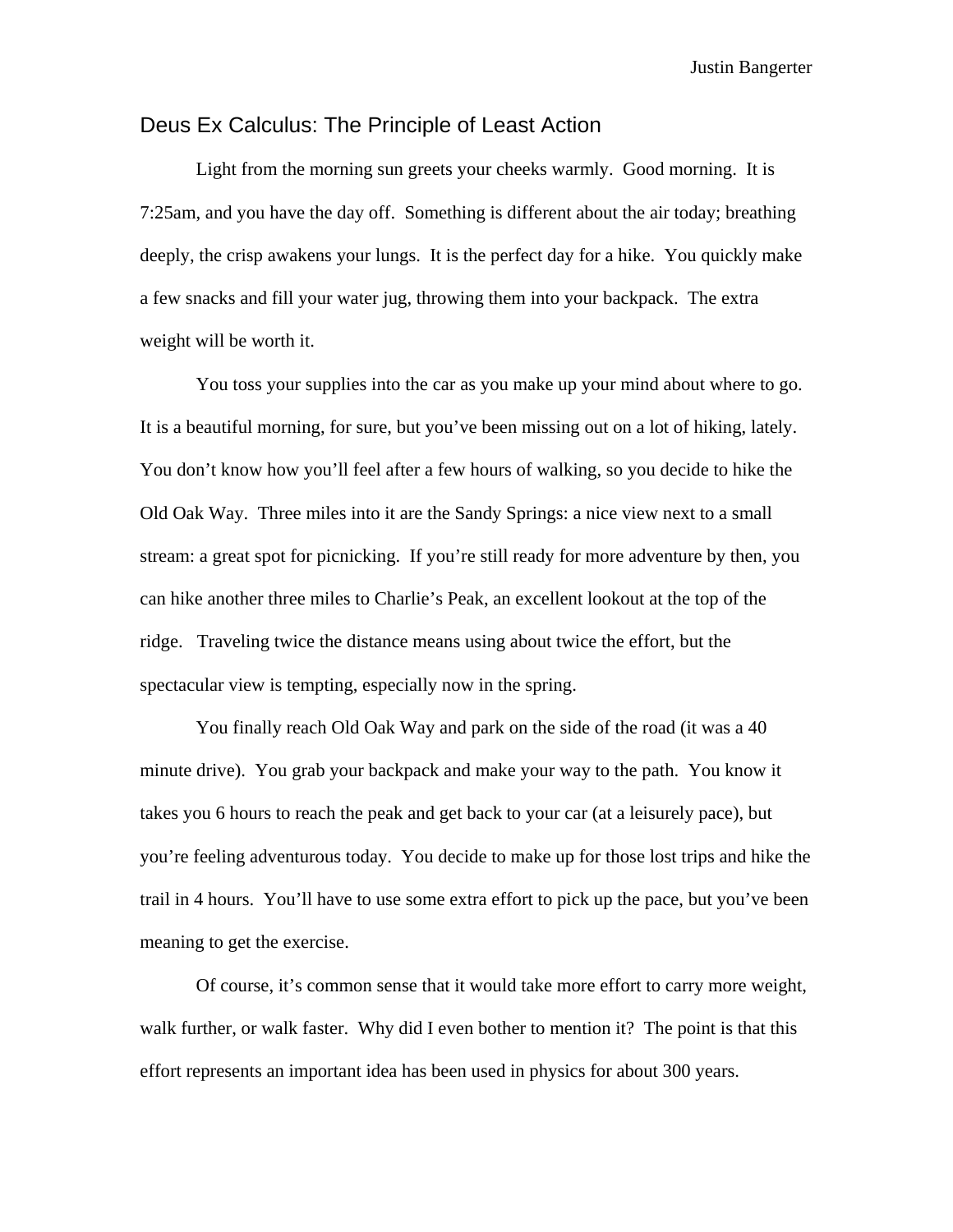Scientifically, it is referred to as the "action." The action involved with an object's motion is directly proportional to that object's mass, the distance it travels, and the speed with which it travels. Said again, mathematically:

Action = Distance \* Mass \* Speed

## **Work and Energy**

 You may know from physics that energy is a measure of the ability to do work. Work is the conversion of one form of energy into another, but it is more simply defined as the application of a force through a distance. For example, we say that work is done as you fight friction to pull a sled through the snow. To keep the sled moving at a constant speed, you must pull with just enough force to counteract the frictional drag. The amount of work you do depends on how far you pull the sled and how hard you pull it. The chemical energy in your muscles is converted into motional energy in the sled (doing work). This motional (based on motion) or "kinetic" energy is converted to heat (thermal energy) by friction (doing work against you).

Kinetic energy is represented mathematically by

 $T = \frac{1}{2} m v^2$ 

where T is the kinetic energy, v is the velocity, and m is the mass of an object. Objects can have a positional (based on position) or "potential" energy. For example, a marble that is about to drop off of a skyscraper has more gravitational potential energy than one on the ground because of its *potential* to build a high kinetic energy. The work that changes this potential energy into kinetic energy is done by gravity (in this example). If we are only considering objects near the earth's surface, we can pretend that gravity is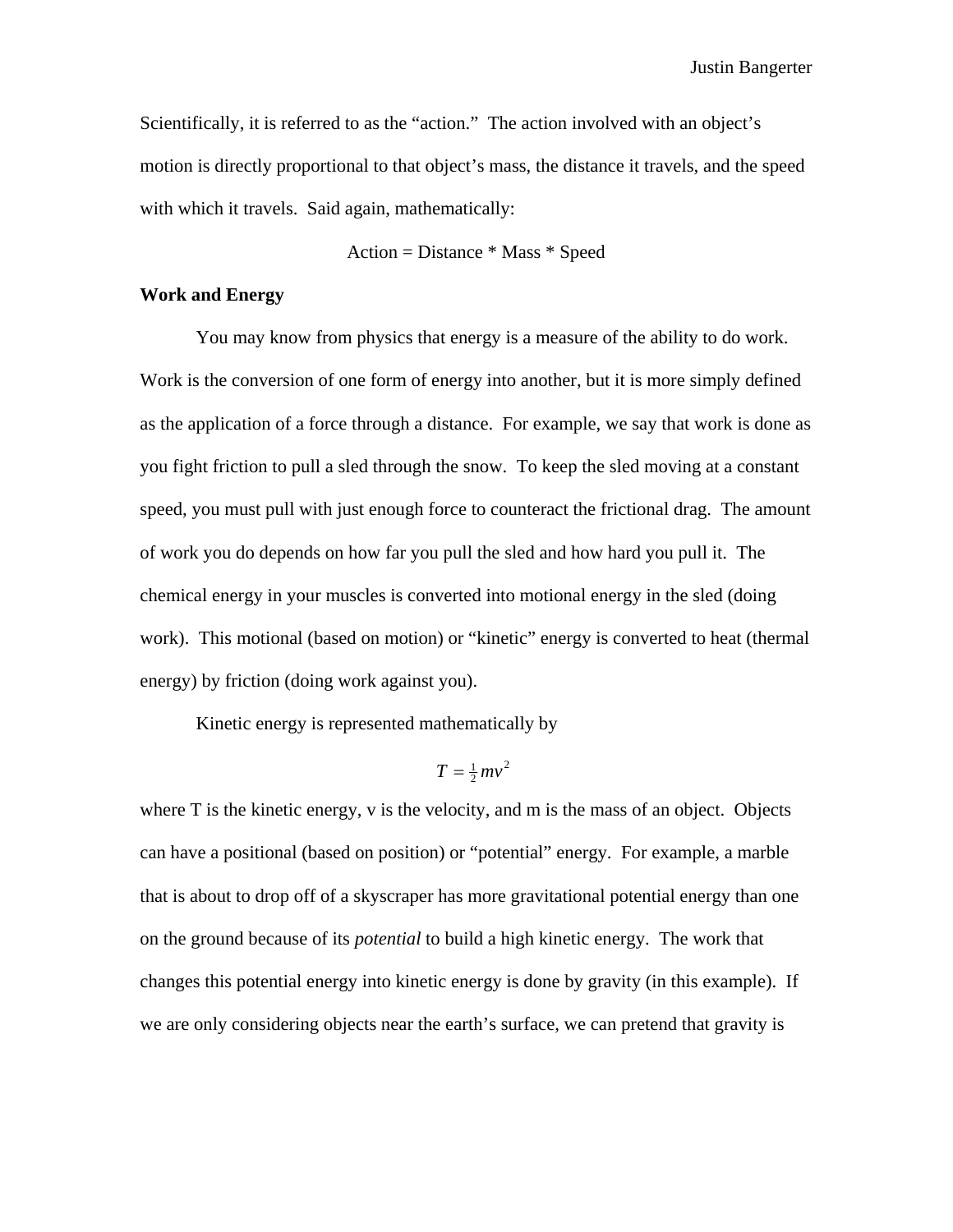uniform... that is to say... it is the same everywhere. The potential energy may then be written as

$$
U = mgh
$$

where U is the potential energy, m is the mass of the object, g is the acceleration of freefalling objects in gravity, and h represents the object's height from the ground. This expression implies that there is no potential energy at  $h = 0$ . Actually, it doesn't matter *where* we say that there is no potential energy, because an object's total energy can never be completely defined. *Changes* in energy are the real business. The potential energy is just called zero wherever will make the problem easier. Here, we'll say it is zero at the ground. The change in energy from one point to another won't be affected.

#### **The Relationship between Energy and Action**

 Anyway, you are probably wondering what the big deal is, but bear with me a minute, for there is still more that I must show you. You see, the action I mentioned before has a funny relationship with work and energy. Remember that the units of action go something like "mass\*speed\*distance?" What if I divide that *distance* by time? Well, we would end up with mass\*speed\*speed. "By Jove!" you might say... ok, maybe you're not *that* big of an egghead, but you might get excited. After all, these are the same units as kinetic energy! What if, instead of the distance, we divide the *speed* by time? We would end up with mass\*acceleration\*distance. These are the same units found in gravitational potential energy! We've stumbled upon something great here.

> Action / Time = Energy (by units alone, mind you)  $Action = Energy * Time$  (if you prefer)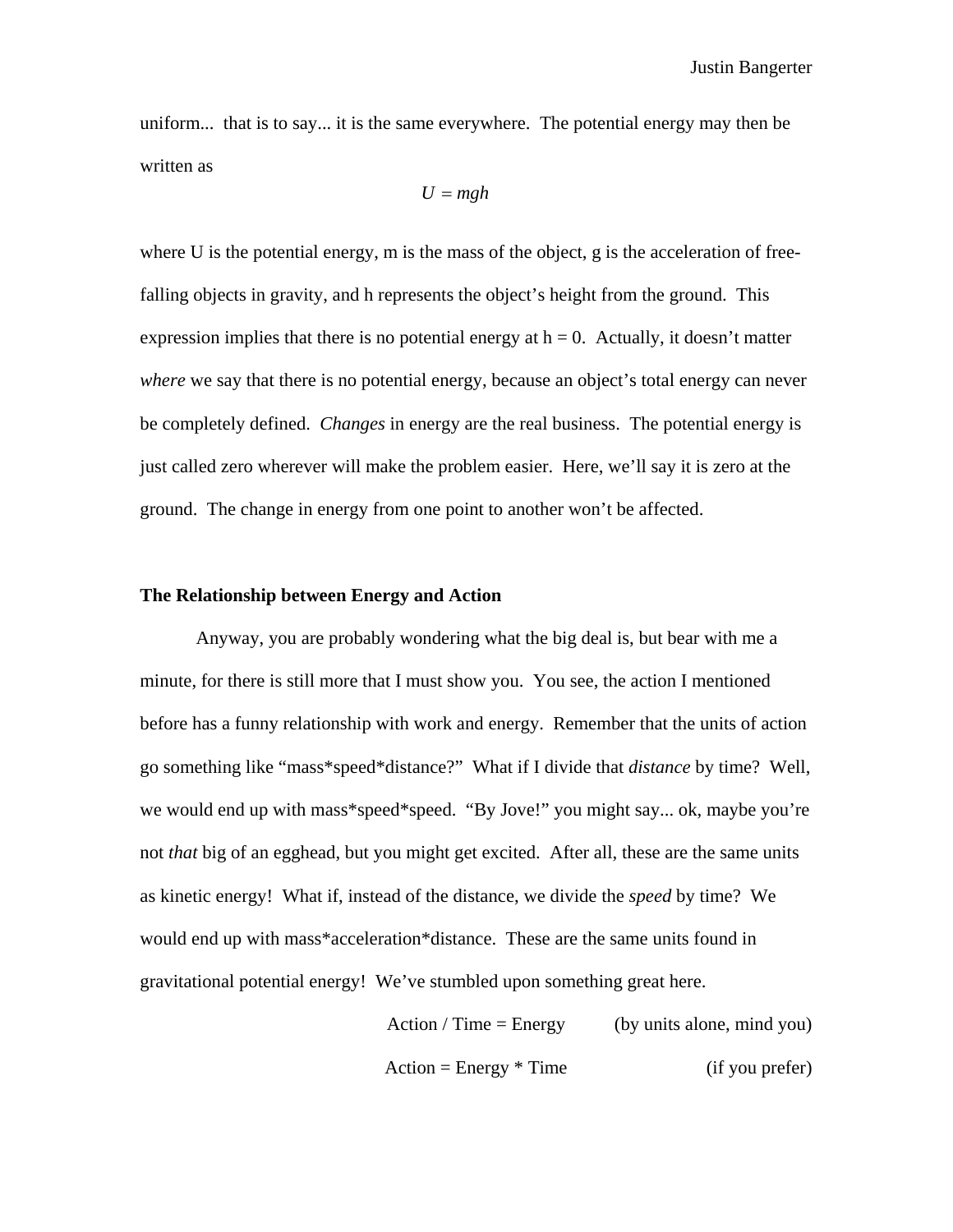I might tell you something like, "the action is actually work done through a period of time." Nobody really believes that. If I told you that, some angry physicist would try to shoot me, probably with a high energy beam of protons. It's funny, though: these are, in fact, the units of Planck's constant (Joules\*seconds to be specific). This makes me want to tell you that this important constant represents the quantization (partition) of action, but the physics gods would probably rain down on me with a mighty wind of ionizing radiation or something...

 Anyway... I said the action could be the work done through a period of time. Doesn't that contradict the idea that doing something twice as fast requires twice the action? If you hiked that trail twice as fast as you had intended, you would have finished <sup>10</sup> Relative Energies for 2mph



**Charts 1 (***above***) and 2 (***below***):** Relative kinetic and potential energies for the first half of the journey (Normally, your kinetic energy is MUCH less than your potential energy while hiking up a hill. In this example, the trail is *very* shallow.)

it in half of the time, doing the same amount of work. Well, it turns out that the relationship between action and energy is much more complicated than that. It is easy to see one idea, call it something that it isn't, and not think about the implications. The relationship between action and energy is not so simple. Let's chart out the energies and the action for that trip through the Old Oak Way.

 We'll say there is no potential energy at the bottom of the trail, and that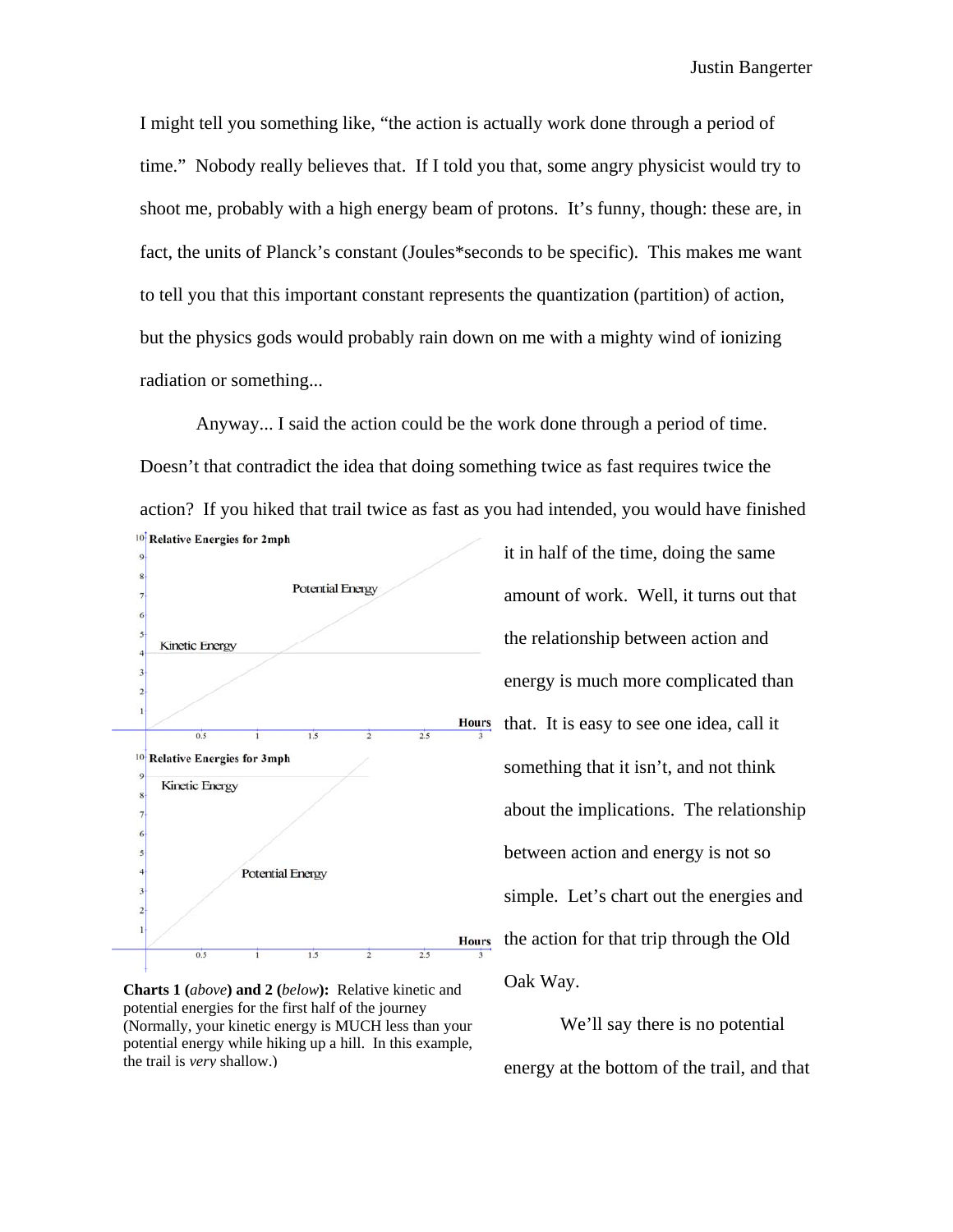

**Chart 3 (***above***)** shows the relative energy difference for each speed.

Each point on **chart 4 (***below***)** represents the sum (integration) of all previous energy differences at short time intervals along the path. The solid circle at the end of the plot represents the total action at the end of the trip.

the maximum is at the top of the peak. In charts 1 and 2, I plotted out the potential and kinetic energies along the journey for walking slow and for walking fast. What if we write down the difference between your kinetic energy and your potential energy at each point along the path? Well, we'll end up with something that looks like chart 3.

 Remember that action is the some form of energy multiplied by time? We pick a time interval, and list all of the energy differences that are

separated by it. We add them all up and then multiply by the interval (for the math wiz, I mean that we integrate the energy difference over time). Look at chart 4, and you will see that, at the end of your trip (represented by the solid circle on the graph), this sum of differences will be greater if you move quickly than it will be if you move slowly. What I'm trying to show you is that the action is this very sum of energy differences, added up (integrated) over time.

## **Evidence that Action is Minimized by Inanimate Objects**

 What if inanimate objects naturally behaved in a way that minimizes the action for everything they do? Let's think about dropping something – a marble – from a tall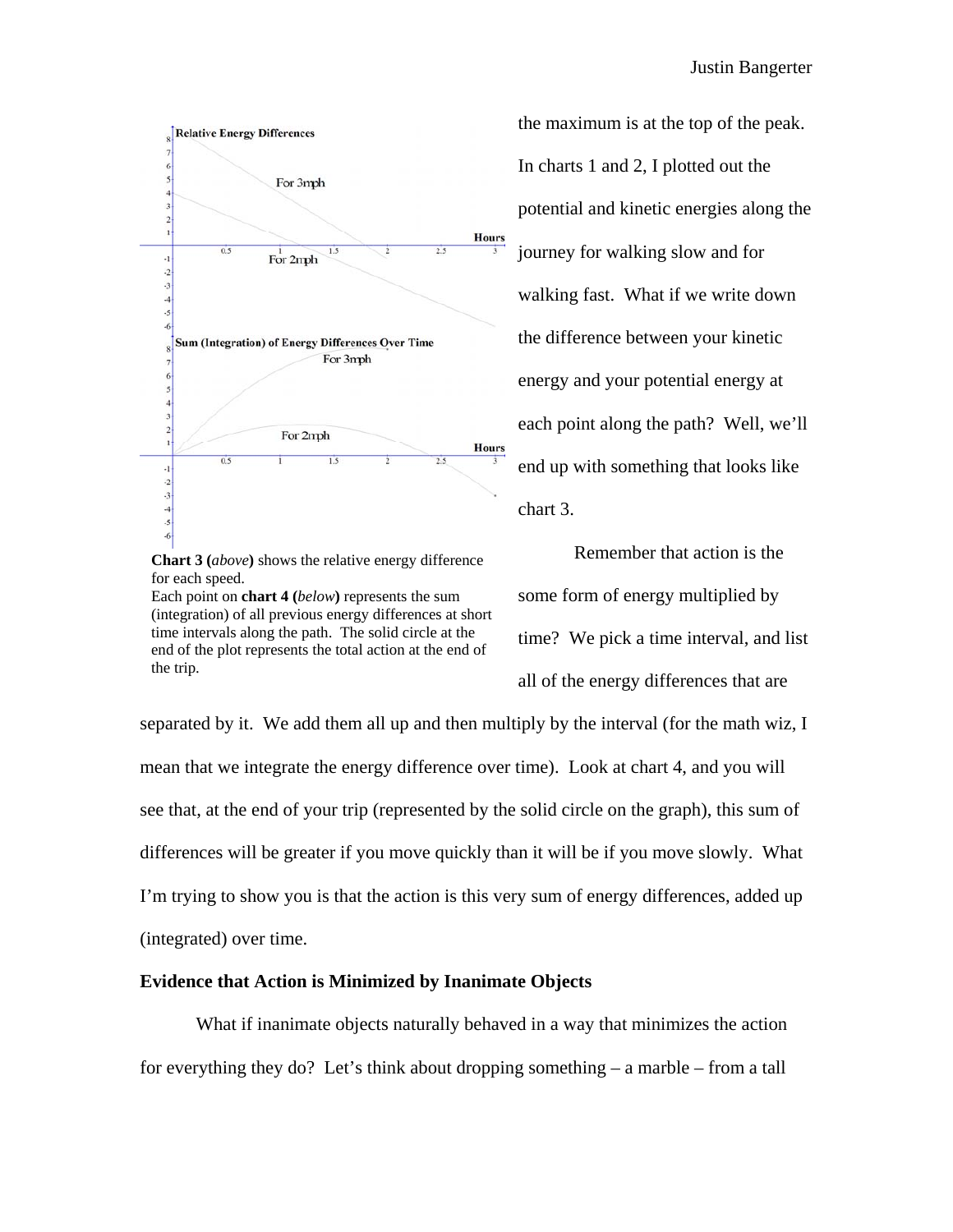building. (Yes, I know; forget air resistance for a minute. We just want to think about one object, and air resistance is more like a bunch of tiny objects colliding with a larger one as it moves through them.)

 You probably know that, as objects fall in gravity, they start out slow and then speed up (in other words, they accelerate). In a uniform gravitational field (without air resistance), we know that they fall with a constant acceleration. Physicists like to call this acceleration 'g.' Ignoring air resistance, the height of an object, starting from rest, can be written, mathematically in this way:

$$
h=h_0-\tfrac{1}{2}gt^2
$$

where 'h' is the height at time 't' and ' $h_0$ ' is the initial height. The velocity will point



**Chart 5 (***above***):** shows the observed energies of the marble at each point in time along its fall. **Chart 6 (***below***):** shows the exerted action during the fall.

toward the ground, and its magnitude can be related to time by the following equation:

$$
v = gt
$$

 I'm going to estimate and use numbers that make the math come out clean (I hate using calculators). The mass of the object is about 1 kilogram, the initial height is 20 meters, and the final height is 0 meters. Gravity is *almost* 10 meters per second per second, so the time is about 2 seconds, the initial speed is 0 meters per second, and the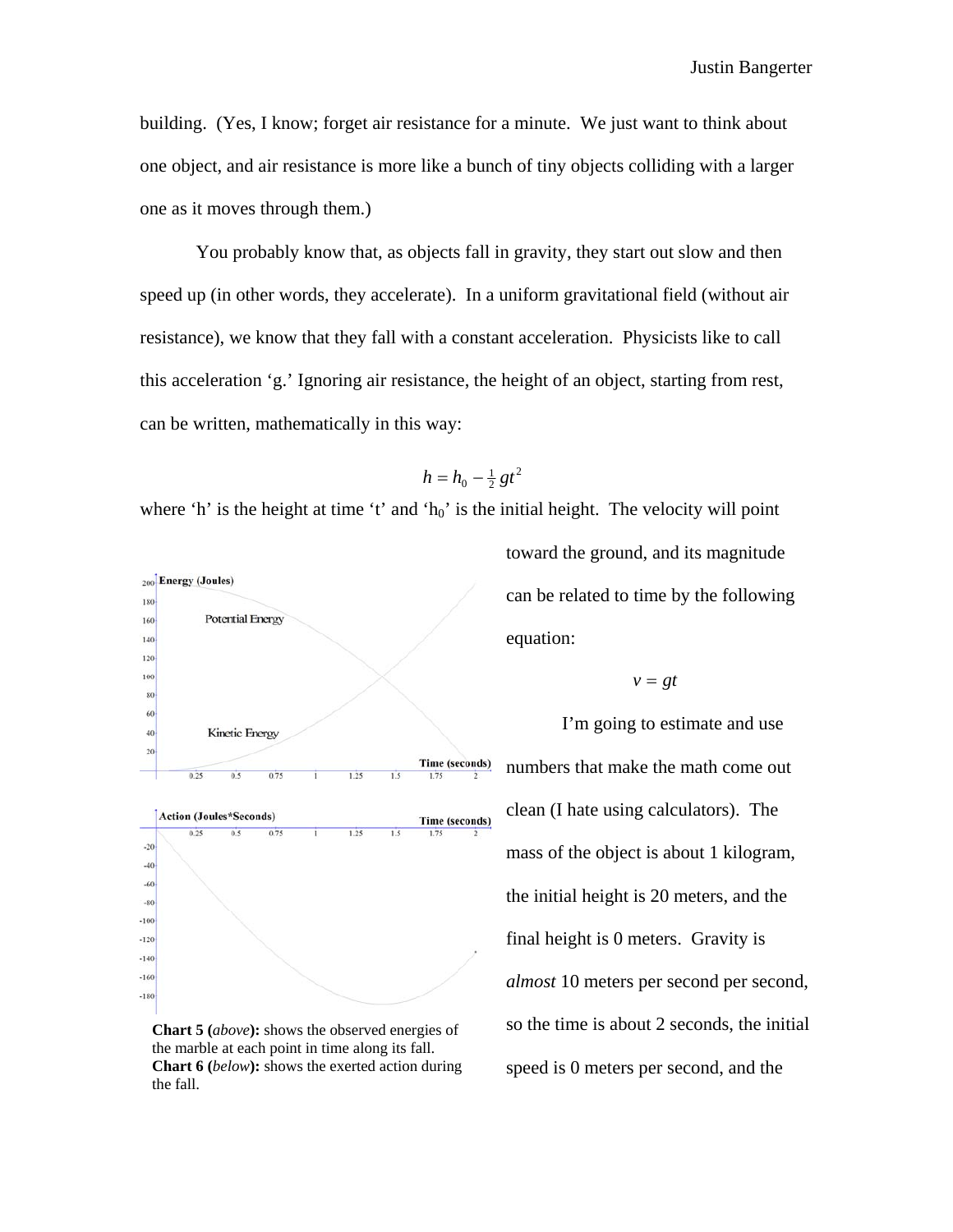

Chart 7 (above): energies for falling with constant velocity through 20 meters for 2 seconds in a uniform gravitational field Chart 8 (below) the action for this process as compared to naturally observed motion

final speed is about 20 meters per second. Charts 5 and 6 show the energies and action for this motion.

 To give you a comparison, let's imagine that this marble, instead of behaving normally, falls with a constant velocity. To move 20 meters in 2 seconds, it would have to travel at 10 meters per second. Charts 7 and 8 show the energy differences and the action for this motion. Chart 8 also compares the actions of the two trajectories. Notice that the actual

motion has less action than the imagined motion.

 You can use any arbitrary function to model the movement of this marble as it falls from the building. What you will see is that the trajectory with the least action is the trajectory that occurs in nature. This is a deeply philosophical and vastly powerful concept in physics. It was first studied by Pierre Louis Maupertuis in the early  $18<sup>th</sup>$ century. He called it "The Principle of Economy," because he believed that a minimization (or maximization) of the action was somehow economical (perhaps all he meant by economy was the pursuit of an extreme, but I don't know so I won't put words in his mouth). In any case, there is an entire branch of mathematics devoted to studying this idea and others related to it. It is known as the calculus of variations or variational calculus.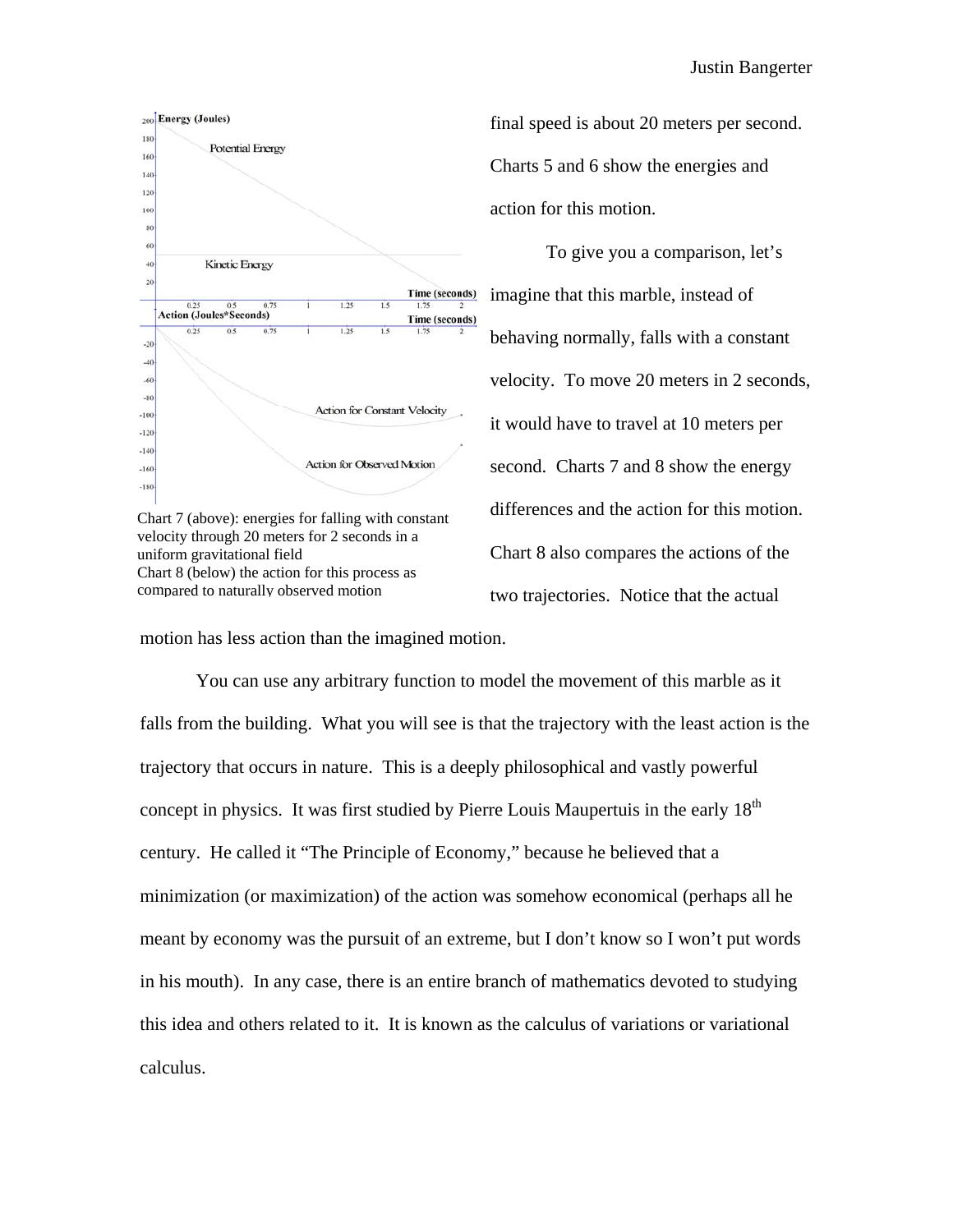#### **The Implications of the Principle of Economy**

 Perhaps you've read Virgil's Aenead. In it, Aeneas, the protagonist, mighty hero of fallen Troy, has a passionate love affair with the Carthaginian queen, Dido. Dido, the founder of Carthage, was honored for her cunning, wisdom, and remarkable leadership. Fleeing her home of Tyre, she sought land from leaders in the northern part of Africa. Eventually, in jest, king Hiarbas agreed to give her as much land as she could cover with a bull's hide. Dido, by craft and wit, cut the hide into many thin strips, tying them together into a long rope. Even then, millennia ago, she knew that she would be able to enclose more area with a circle than with a square. By creating a circular perimeter, she managed to get a large plot. She named her land Byrsa after the bull.

 This is the gist of all problems in variational calculus: given certain conditions, how do we minimize a particular quantity? For a common example, given a particular volume, what shape will a soap bubble take to minimize the tension across its surface? The question we ask is simple, but very hard to answer. Given a potential energy field around an object and its kinetic energy, what trajectory will minimize the action (the sum of energy differences along its motion)?

 Studying this question leads to a mathematical relationship that must be satisfied for all motion. This relation, applied by Joseph Louis Lagrange, spawned a revolution in mechanical theory. Quoting Lagrange from his first publication on the subject, "The reader will find no figures in this work. The methods which I set forth do not require either constructions or geometrical or mechanical reasonings: but only algebraic operations, subject to a regular and uniform rule of procedure." This new "Lagrangian mechanics" requires only that the kinetic energy and the potential energy be defined by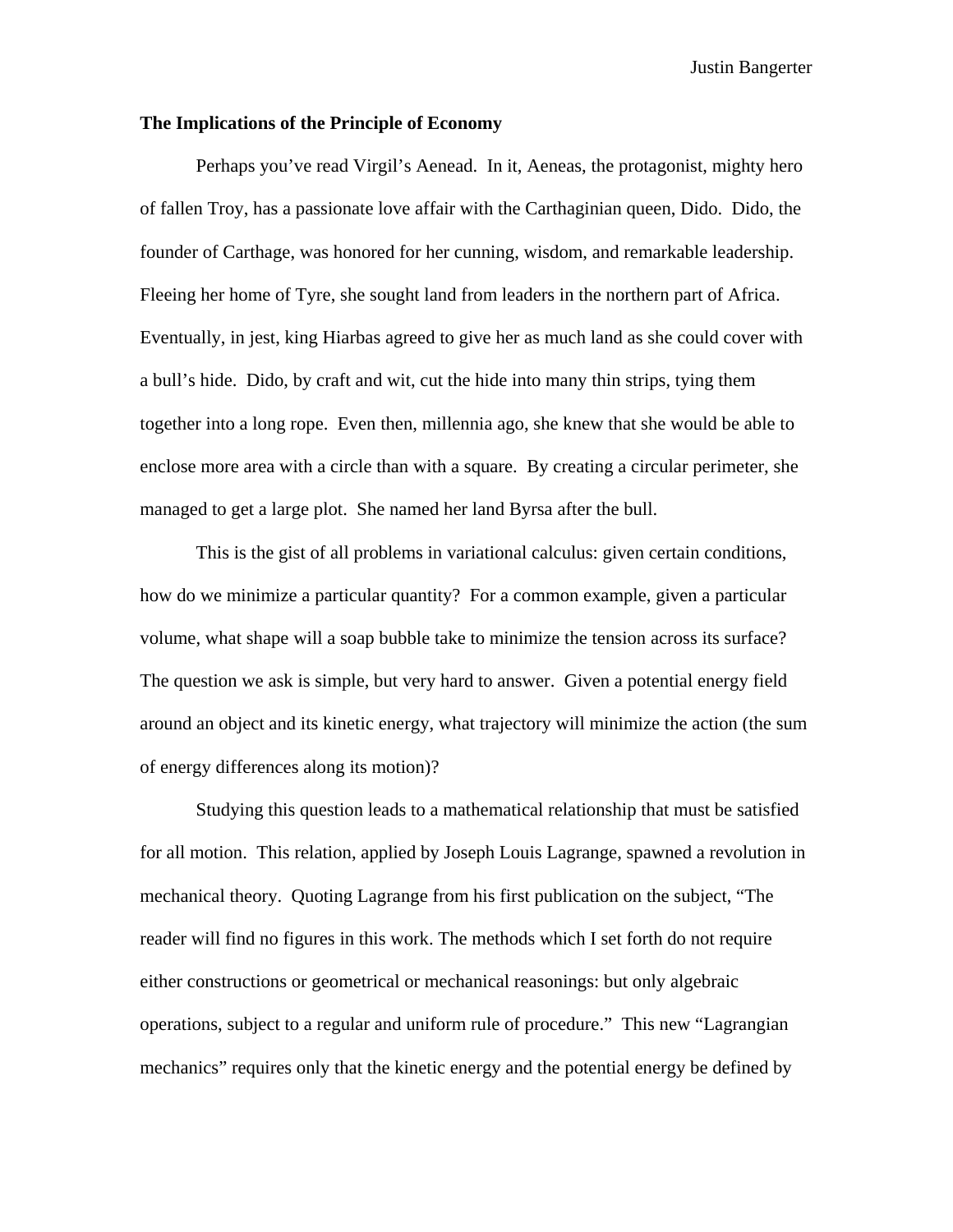some coordinate system. The formula takes these energies, along with any constraints on the system, and transforms them into equations for motion in the established coordinates. If you are particularly mathematically inclined, I would refer you to Richard Feynman's lectures on the subject. He goes more in depth and discusses the means by which this relationship is determined.

 The creepy thing about all of this is that, from this silly philosophical notion, the motion of bodies in space can be determined. Before the birth of Lagrangian mechanics, Newton's laws were founded upon induction, alone. Believing something like this is a big leap that many students and scientists are unwilling to take (for a good reason). It is important to be skeptical of all things in science, even your own ideas, and abandoning the tinker-toy perspective that most of us grow up with takes time. By the calculus of variations, the universe begins to appear more geometric; force becomes meaningless, replaced by energies and curvatures. Instead of saying "the marble was propelled downward by the force of gravity," it is said that, "The marble traveled through the path of least resistance. The action of its trajectory was minimized, as with all in nature."

 You may be thinking, "Quaint, but what about electricity and magnetism? What about quantum mechanics and relativity? How does variational calculus apply to these?" The "path of least resistance," a related concept has been used to describe the behavior of light waves in optical systems. The Schrödinger equation, an integral part of quantum theory, was developed with this variation of calculus in mind. In fact, this idea manifests itself continually throughout higher-level physics in very subtle ways that are easily overlooked, but present, nonetheless.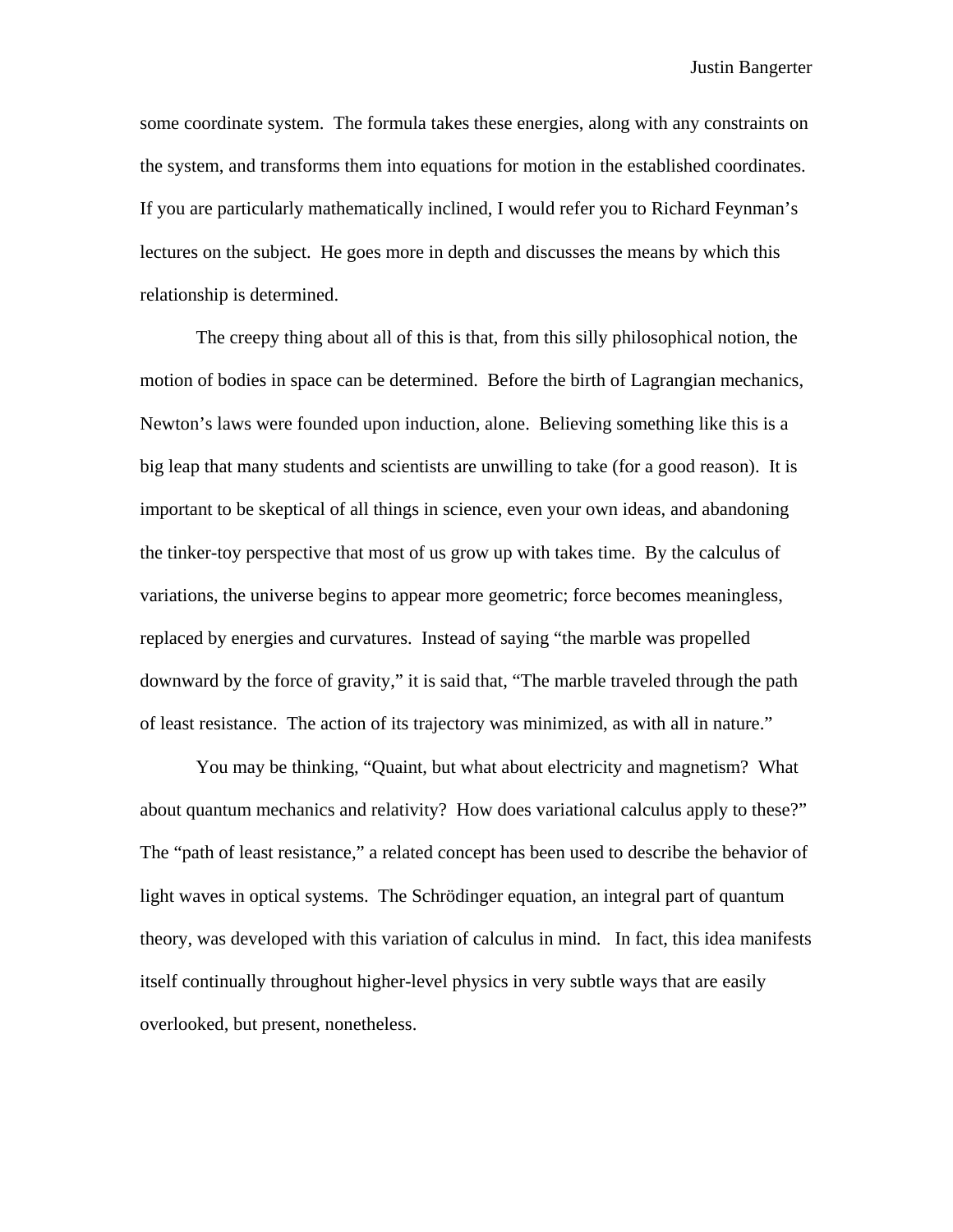So if all processes, great or small, minimize this "action," then what does that say about our universe? Is it not a small step to apply this variational freedom to our idea of reality, itself? Allow the universe to behave in any random, abstract, crazy way, and you will find that the universe that manifests itself in our reality is the one in which all processes minimize their action. This has been a beautiful and compelling idea to several philosophers of old, such as Gottfried William Leibniz. In fact, it was integral to his perception of God and the Devine, for he (among others) believed that, by these principles, he had mathematical evidence that our universe is the most "economical" of all existences and that such perfection must have a creator. Its governance over quantum mechanics and other theories can be used to argue for determinism in a way that challenges their probabilistic interpretations. It is evidence that the turn of events are not purely random, that no matter how chaotic and indistinguishable the pulsing of electric fields in the brain may be, the behavior of every point in space is conditional upon its geometry (the state of its vicinity). It seems apparent that the only hypotheses to contest determinism by economy would involve the existence of multiple processes that share an equivalent, yet minimal action. Some believe that degenerate (equivalent energy) states of particle waves in quantum physics do exactly that.

 As many determinists have said, the universe may appear to be an intricate machine – a compelling work of art, perhaps without purpose, but not without beauty – perfected by a magnificent artist, spawned from oblivion, or having a birthless and deathless life. Yet, if everything is simply a reaction to a previous disturbance, you may ask "What was the original perturbation? From whence did it come? Was there ever